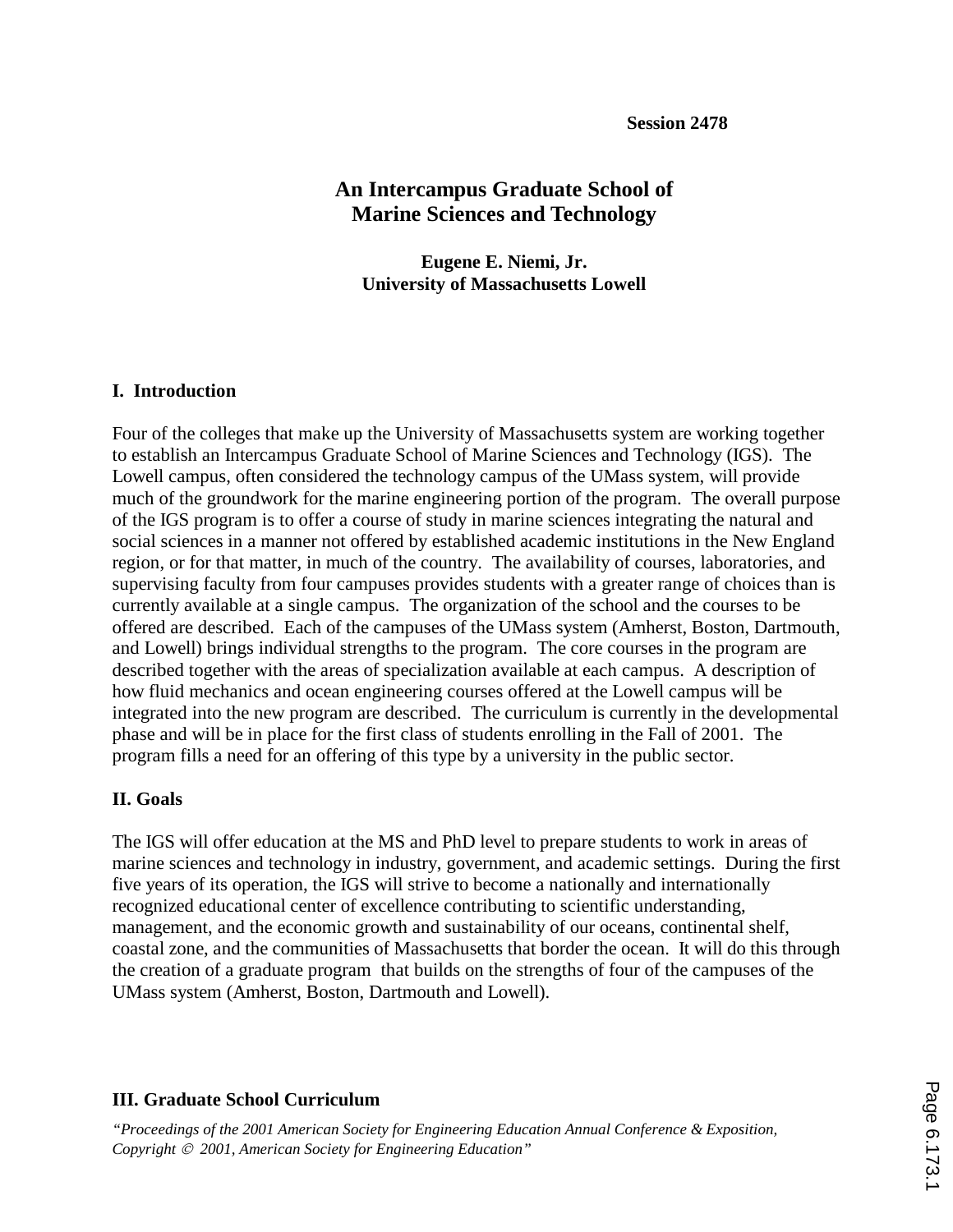At the present time, sixty-eight faculty and professional staff from the four campuses have affiliated with IGS based on application and approval of their qualifications. In addition, seventy-four existing courses already taught on the four campuses have been approved for offering through the IGS curriculum. More specialized courses, including four core courses, will be developed over the next few years.

Although each student will have a "resident campus," students are encouraged to take courses on more than one campus, and numerous courses, especially the core courses, will be offered by distance learning to make them available to all campuses. The logistics of the program requirements are somewhat traditional and follow.

The MS program will require a minimum of 30 semester hours of study and can be done in a thesis or non-thesis option. Four courses (12 credits) come from a common core, and the remainder are selected in an area of concentration approved by the student's major advisor and committee. The MS program will normally be completed in two years of study, and each student must present one seminar in the third or fourth semester. Thesis students will write a thesis and present a public thesis defense followed by an oral examination by the thesis committee. Nonthesis students will prepare a research paper that must be read and approved by the student's advisor and one other faculty member.

In addition to MS course requirements, PhD students must complete an additional minimum of 24 - 30 credit hours of course work in a concentration area. Written and oral candidacy examinations must be passed. A dissertation committee is established and a written dissertation proposal is required. The dissertation committee must include at least one IGS faculty member from a campus other than the student's resident campus. All candidates for the PhD degree must do scholarly research and write a dissertation followed by a public defense and an oral examination by the candidate's dissertation committee.

**Core courses of study** Both the MS program and the PhD program will require the following four core courses:

| <b>Biological Oceanography</b> | 3 credits |
|--------------------------------|-----------|
| <b>Chemical Oceanography</b>   | 3 credits |
| <b>Physical Oceanography</b>   | 3 credits |
| Policy/Management              | 3 credits |

Students will normally be expected to complete all the core courses in their first two semesters of study.

**Curriculum concentrations** Currently, seven concentrations have been planned for the program. These are (1) Integrated Coastal Management, (2) Ocean and Human Health, (3) Living Marine Resources Science and Management, (4) Marine Biogeochemical Cycles and Environmental Change, (5) Analysis and Modeling of Marine and Atmospheric Systems, (6) Coastal Systems Science, and (7) Marine Observation Technologies. Areas (5) and (7) will include more of the traditional ocean engineering courses, and will be supported by the Lowell campus. A detailed description of topics covered in each of these areas can be found in Ref. 1.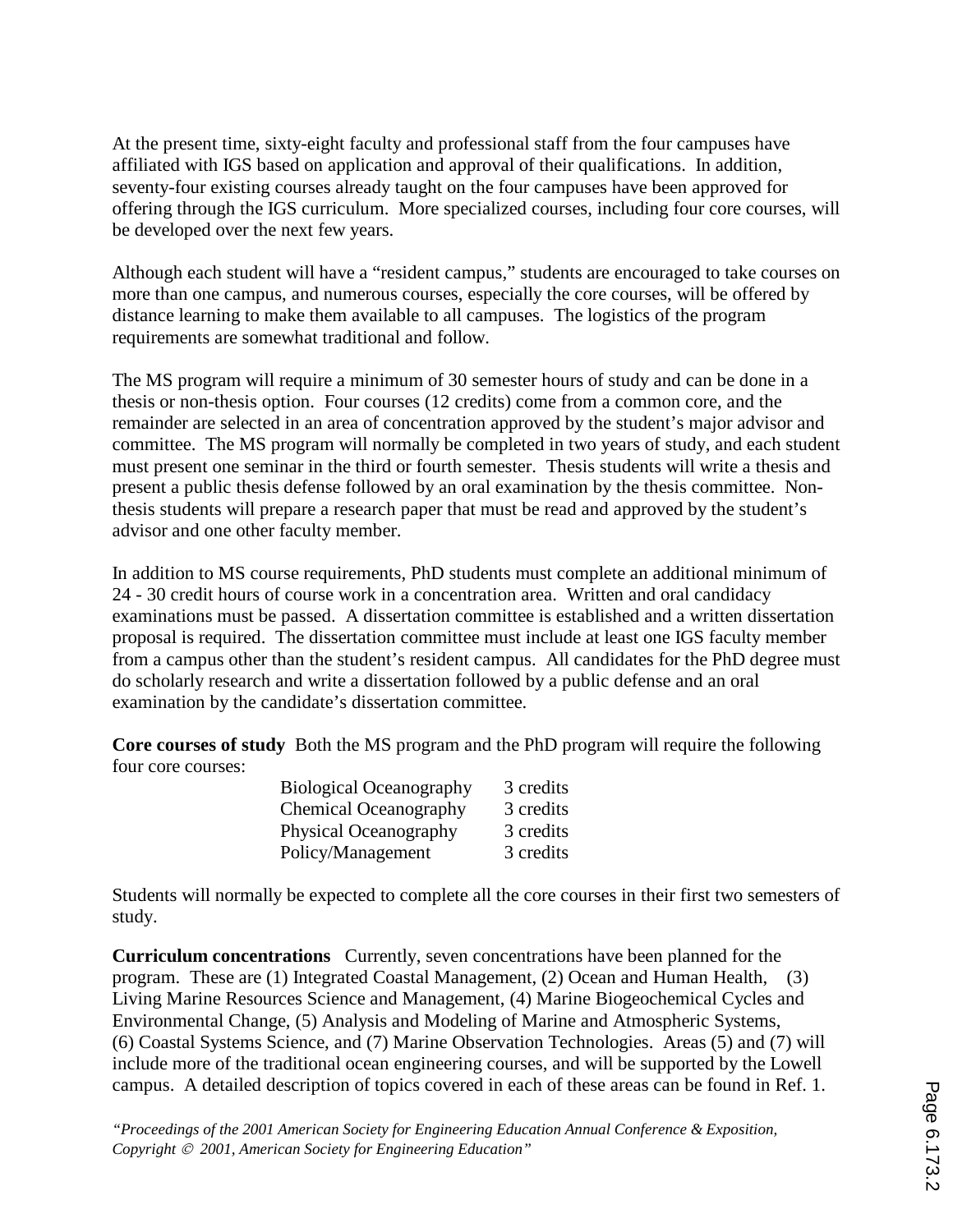**Sequence of courses by semester** All graduate students will be expected to complete the four core courses in the first two semesters of their program. In the first year, besides the core courses, all students will register for a marine science and technology seminar series. Full time students will register for a minimum of three courses (9 credits) plus the marine science and technology seminar (1 credit) each semester. Electives in the student's area of concentration will be selected with the approval of the student's advisor. The tables to follow summarize the course sequence for the duration of the program. Table 1 outlines the first two semesters.

| тарк тренсвет тана п |            |            |  |  |
|----------------------|------------|------------|--|--|
| l Course             | Semester 1 | Semester 2 |  |  |
| Two core courses     | 6 credits  | 6 credits  |  |  |
| One elective         | 3 credits  | 3 credits  |  |  |
| Seminar series       | 1 credit   | 1 credit   |  |  |
| Total (20 credits)   | 10 credits | 10 credits |  |  |

**Table 1. Semesters 1 and 2**

MS students will usually complete all degree requirements in four semesters. A typical course sequence for the third and fourth semesters for MS students is shown in Table 2.

| Table 2. The statement schiesiers $\sigma$ and $\tau$ |                                              |                      |  |  |  |
|-------------------------------------------------------|----------------------------------------------|----------------------|--|--|--|
| Course                                                | Semester 3                                   | Semester 4           |  |  |  |
| One elective (minimum)                                | 3 credits<br>3 credits                       |                      |  |  |  |
| Thesis or non-thesis                                  | 1 6 credits                                  | 1 6 credits          |  |  |  |
| Seminar series                                        | Required - no credit                         | Required - no credit |  |  |  |
| Total (10+ credits)                                   | $3 + 1$ to 6 credits<br>$3 + 1$ to 6 credits |                      |  |  |  |

**Table 2. MS student semesters 3 and 4**

PhD students will usually complete the additional concentration coursework (24-30 credits) by the end of the fifth semester, since they do not do a Master's thesis. Written and oral candidacy examinations should be completed no later than the sixth semester. A typical PhD sequence of courses for semesters three through five is shown in Table 3.

**Table 3. PhD student semesters 3 through 5**

| Course                | Semester 3           | $\overline{\phantom{a}}$<br>Semester 4 | <b>Semester 5</b>    |
|-----------------------|----------------------|----------------------------------------|----------------------|
| Electives             | 9 credits            | 9 credits                              | 9 credits            |
| Seminar series        | Required - no credit | Required - no credit                   | Required - no credit |
| Total (24-30 credits) | 9 credits            | 9 credits                              | 9 credits            |

After advancing to candidacy, PhD students will normally register each semester for dissertation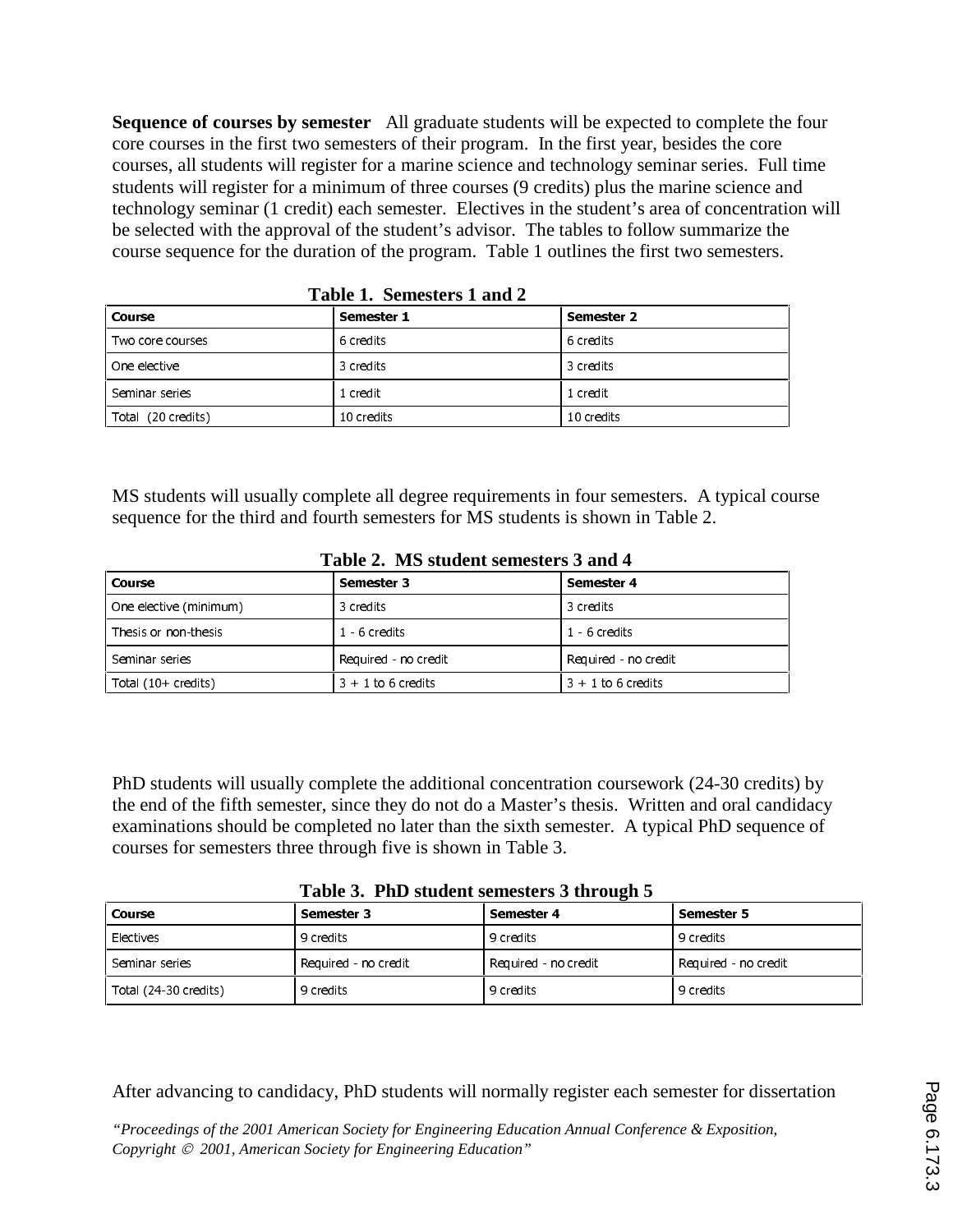research (1-9 credits) until graduation.

Although the sequence of progression through the program is somewhat traditional, it is emphasized that the uniqueness of the program lies in its interdisciplinary nature, both in required coursework and in the availability of courses across the four campuses.

### **IV. Current Campus Strengths**

There are several programs already in existence at each campus that will provide the backbone for the IGS curriculum. Brief descriptions of some of these programs and the facilities already in existence at each campus are as follows.

Amherst: The Amherst campus has a number of departments and programs that emphasize marine science. Among these are the Department of Natural Resources Conservation and the Department of Geosciences. Research activities in Natural Resources include graduate level work in marine fisheries and mammals, and coastal zone management. Undergraduate and graduate level courses in oceanography can be taken in the Department of Geosciences. Students can participate in ongoing field programs providing ship-board research experiences through the Five College Coastal and Marine Program and the Sea Education Association at Woods Hole Oceanographic Institute.

Boston: The Boston campus already has a graduate Department of Environmental, Coastal and Ocean Sciences (ECOS) that provides cross-disciplinary graduate training in coastal and ocean related social and natural sciences. Between this department and the Biology Department, there are currently 60 students (equally divided between MS and PhD programs) being trained for key marine-related positions in government, industry and academia. Research projects include an undulating towed vehicle known as ECOShuttle that allows researchers to obtain high resolution distributions of chemical, physical, and biological parameters to study complex processes in the ocean. Researchers at the Boston campus are also working on miniaturizing laser based sensors for incorporation into autonomous underwater vehicles for long term monitoring of the ocean.

Dartmouth: Eleven departments are involved in teaching and research programs in marine sciences and technology at this campus. A graduate program in electrical engineering oriented towards marine sciences and technology is one of these. This program offers both MS and PhD degrees. A recently established School for Marine Sciences and Technology (SMAST) is conducting systems approach research dealing with many aspects of the ocean. Other programs under the auspices of the Dartmouth campus include the Fisheries Assessment and Management Program, the Ocean Prediction and Monitoring Program, and the Ocean Communications, Tracking and Control Program. The Ocean Prediction and Monitoring Program uses sensors to track changes in biological, chemical and physical properties of the coastal zone in the northeast United States. As one of its functions, this program has recently expanded the Harvard Ocean Prediction System to include the shallow water regions of the Gulf of Maine and the western North Atlantic Ocean. The Ocean Communications, Tracking and Control Program utilizes lasers, underwater acoustics, and electromagnetic radiation to improve working in the ocean. Unmanned underwater vehicles are being developed for marine exploration, survey, and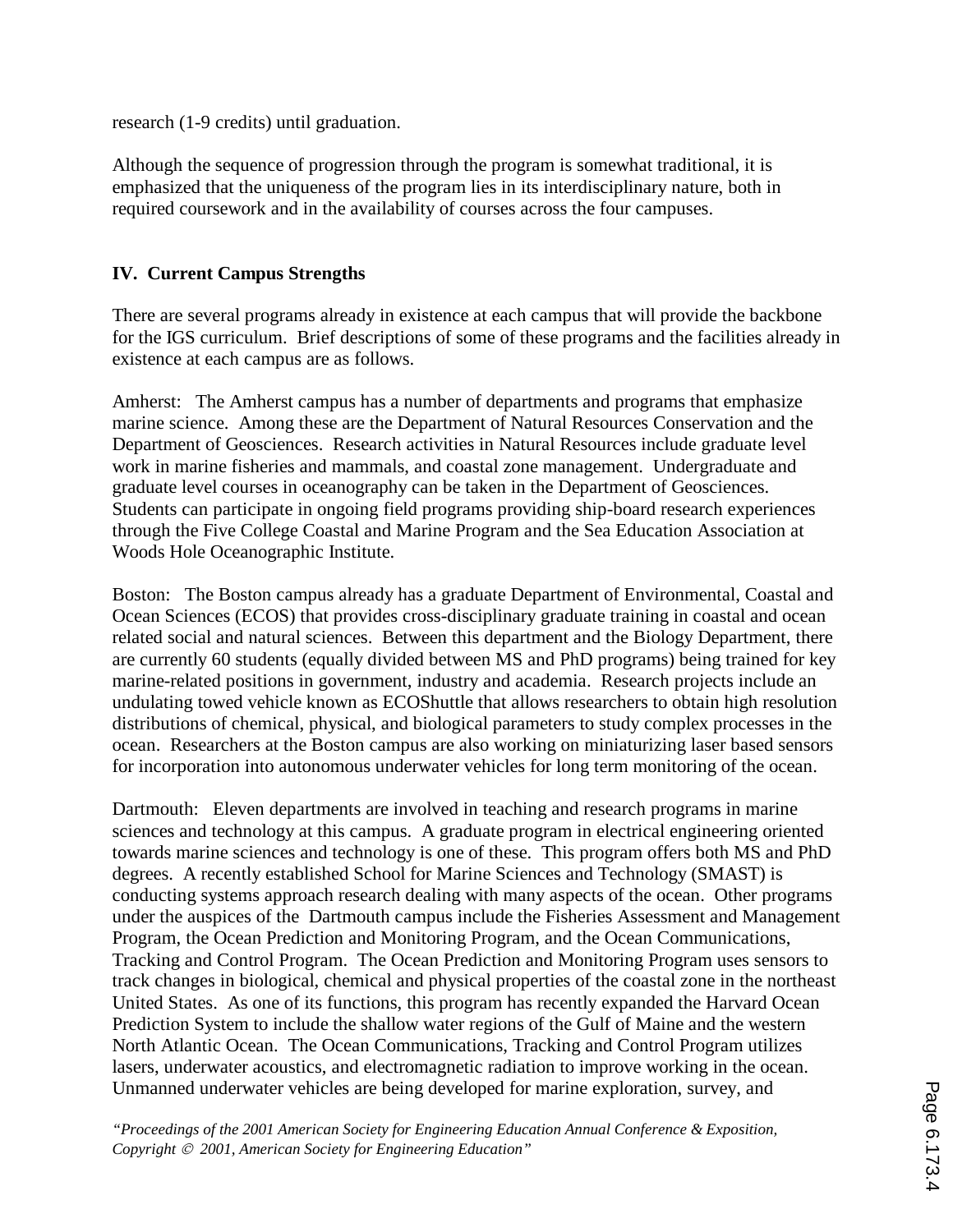monitoring in conjunction with the Naval Undersea Warfare Center.

Lowell: The Lowell campus is often referred to as the technology campus of the UMass system. It has several departments and centers involved in marine science and technology related work. Among these are the Department of Environmental, Earth and Atmospheric Sciences; the Center for Environmental Engineering, Science and Technology; the Center for Atmospheric Research; and the Toxics Use Reduction Institute. Through the Civil Engineering Technology Program, hundreds of wastewater plant operators have been trained, and the Mechanical Engineering Department has been involved in ocean engineering courses and research in past years. Lowell's contribution to the ocean engineering portion of the IGS curriculum is through its coursework and research experience in ocean engineering. The Lowell campus has conducted extensive research on oil spills on water, both through the Chemistry Department and the Mechanical Engineering Department. The Chemistry Department's emphasis has been on methods of gelling oil spills<sup>2, 3</sup> so they could be swept up by surface ships, while the Mechanical Engineering Department's emphasis has been on investigating oil spill dispersion rates<sup>4, 5</sup> on the ocean in different sea states. The Department has also offered a course called Mechanical Engineering Problems in Oceanography from time to time. The development of the IGS will give the department the opportunity to offer ocean engineering related courses once again and to offer them to all campuses through distance learning. Also offered are courses in fluid mechanics, advanced fluid mechanics, and viscous flow, using a textbook<sup>6</sup> written by one of the professors in the Mechanical Engineering Department.

# **V. Transitional Curriculum**

The four core courses will be newly developed and first offered beginning in 2003-2004, and will be "designed to insure that IGS students learn key concepts that are necessary for an interdisciplinary marine sciences and technology graduate program."<sup>1</sup> The new core courses will all be taught via distance learning to insure their availability to students on all four campuses. Concentration courses will be offered on the individual campuses, but many will be offered to the other campuses through distance learning also.

During the first and second years of the curriculum development (2001-2002, and 2002-2003), the required core courses may be satisfied by students selecting from a number of existing options offered to them from a "Master Course Matrix."<sup>1</sup> This will allow "charter" students to satisfy core course requirements from courses already in existence on the four campuses, while the new core courses are being developed. For example, on the Amherst campus, the Policy/Management core course can be satisfied by selecting either Coastal Resource Policy or International Environmental Politics. On the Boston campus, the Biological Oceanography core course can be temporarily satisfied by selecting either Biostatistics or Biological Oceanographic Processes. On the Dartmouth Campus, the Physical Oceanography requirement can be satisfied with either of the existing courses Fundamentals of Physical Oceanography or Ocean-Atmosphere Dynamics. On the Lowell campus, the Chemical Oceanography core course can be satisfied for the time being by taking Environmental Chemistry III (Marine Chemistry). In a similar manner, by a proper selection of on-campus or distance learning courses, students on any of the four campuses can satisfy the core requirements while the new core courses are being prepared.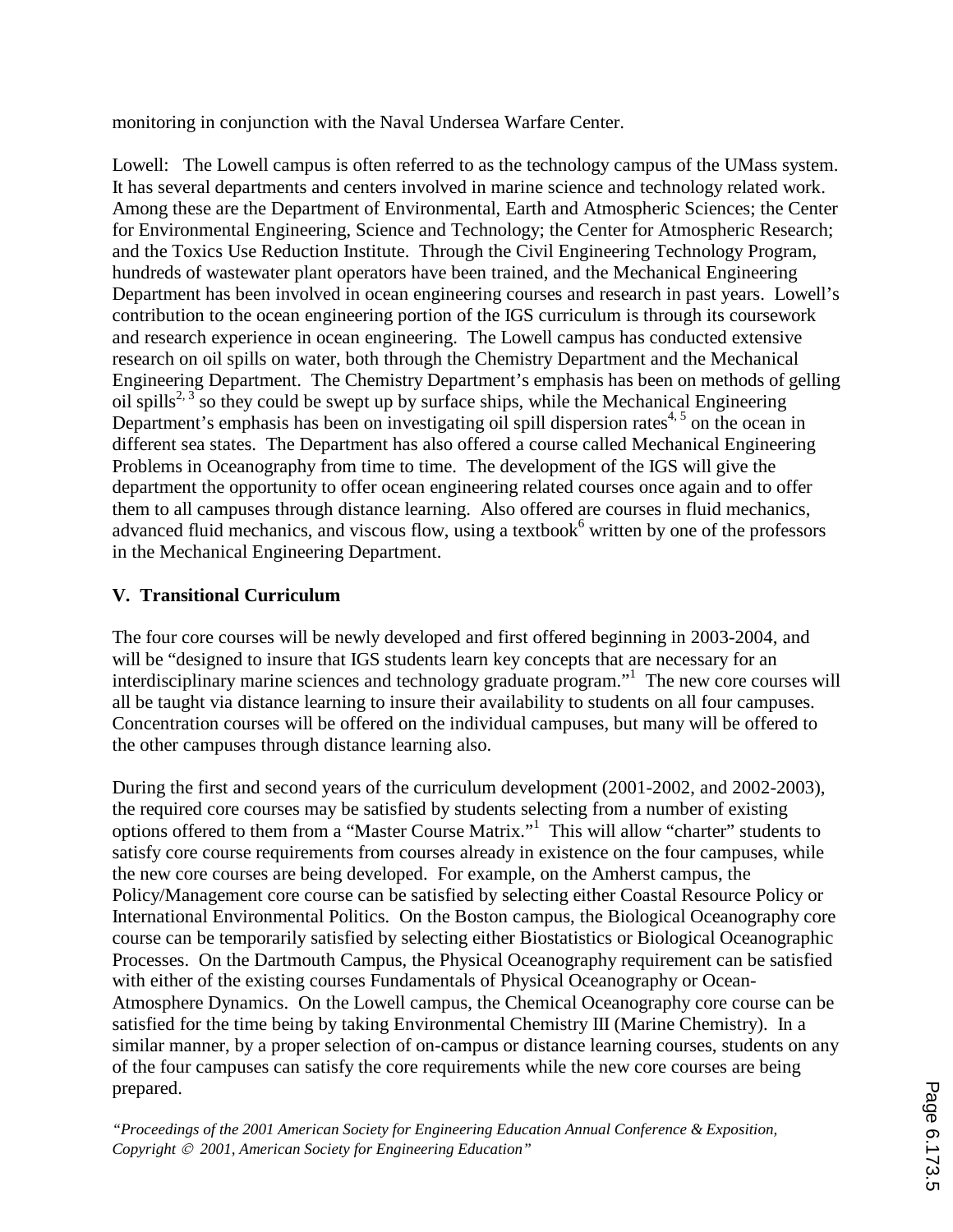The engineering courses offered on the Lowell campus will be used primarily to satisfy concentration requirements in the two concentration areas of Analysis and Modeling of Marine and Atmospheric Systems, and Marine Observation Technologies.

### **VI. Administration of the IGS Program**

The IGS is headed by a Dean and an Associate Dean who are appointed by the University Vice President for Academic Affairs, in consultation with leadership from the four campuses. In its initial formation, the IGS is headed by Dean Brian Rothschild from the Dartmouth campus and Associate Dean Jack Archer from the Boston campus.

The most important committee is the Intercampus Oversight Committee, which consists of two representatives from each campus and the University Vice President for Academic Affairs. Each campus has one representative who is an administrator, and one who is a faculty member. This committee, as its name implies, has responsibility for oversight of the program, and to insure that each campus is adequately represented in decisions regarding the program. Other committees of a more traditional nature also exist and operate in a manner typical of any academic program.

#### **VII. Conclusions**

A description has been given for a new graduate school program in Marine Sciences and Technology. This program is interdisciplinary in nature and builds on the strengths and capabilities of existing programs on four campuses of the University of Massachusetts system. The Lowell campus will provide much of the experiential resources in ocean engineering. The choices available to the students in this manner will insure that the program fulfills its stated objective of becoming a nationally recognized educational center of excellence in Marine Technology.

#### **Acknowledgement**

The author wishes to thank the following two individuals for the great deal of effort they put into the preparation of the proposal for this new program, and from which much of the material for this paper is taken: Dr. Jack H. Archer, Associate Dean, IGS, and Associate Dean, Office of Graduate Studies and Research, Boston Campus; and Dr. Brian J. Rothschild, Dean, IGS, and Director, School of Marine Sciences and Technology, Dartmouth Campus.

#### **References**

**1.** Archer, J. & Rothschild, B., Final Application for the MS and PhD Degree Programs in Marine Sciences and Technology, University of Massachusetts, September 2000.

**<sup>2.</sup>** Bahloul, S. K., Donatelli, Bannister, and Walkinshaw, "Gellants for Control of Petroleum Spills on Water," *I & EC Product Research and Development*, 1979, v 18, pp 364-367.

**<sup>3.</sup>** Bannister, W. H., Donatelli, Curby, Kan, Dalton, and Porta, **"**Facilitating Spill Control and Recovery," *Marine Technology*, October 1980, pp 146-149.

**<sup>4.</sup>** Ramberg, S.E., "Experimental Study of Spreading Rate of Oils on Still Water," *MS Thesis*, Mechanical